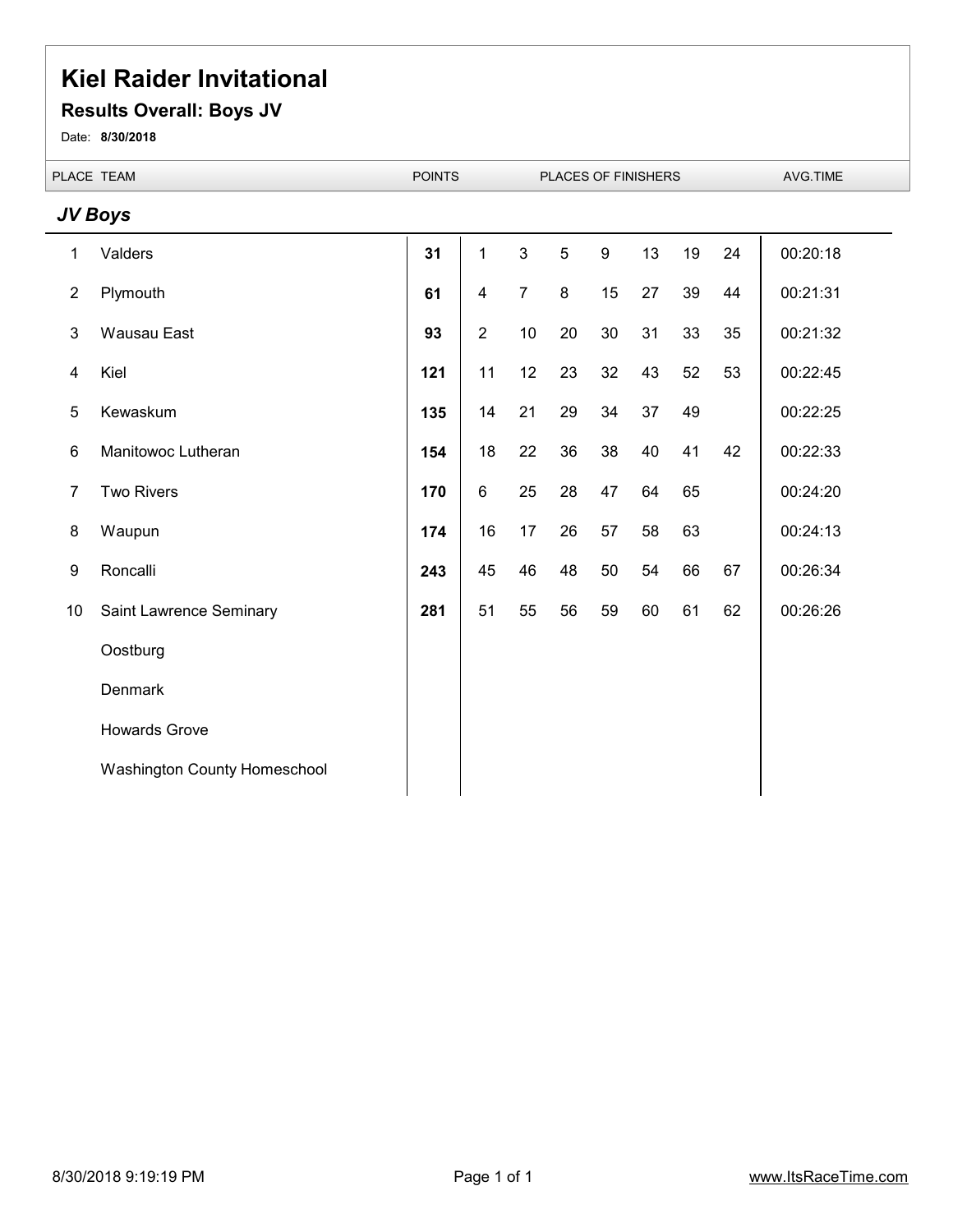Boys JV

Overall Results : Boys JV

Male

August 30, 2018

| Pos          | No  | Name                    | Team               | Grade | Time     | <b>Team</b><br><b>Position</b> | Team<br><b>Points</b> | Pace         |
|--------------|-----|-------------------------|--------------------|-------|----------|--------------------------------|-----------------------|--------------|
| $\mathbf{1}$ | 943 | Josiah Welch            | Valders            | 11    | 00:18:07 | 1                              | 1                     | $5:50$ min/m |
| 2            | 102 | Jacob Olson             | Wausau East        | 11    | 00:19:20 | 1                              | 2                     | $6:14$ min/m |
| 3            | 933 | Christian Kauth         | Valders            | 10    | 00:19:25 | 2                              | 3                     | $6:16$ min/m |
| 4            | 786 | <b>Riley Huibregtse</b> | Plymouth           | 11    | 00:19:44 | 1                              | 4                     | $6:22$ min/m |
| 5            | 928 | Nick Bollini            | Valders            | 11    | 00:20:19 | 3                              | 5                     | $6:33$ min/m |
| 6            | 897 | Alex Klein              | <b>Two Rivers</b>  | 11    | 00:20:21 | 1                              | 6                     | $6:34$ min/m |
| 7            | 789 | Josh Kapellen           | Plymouth           | 9     | 00:20:30 | 2                              | 7                     | $6:36$ min/m |
| 8            | 784 | Jacob Gruttner          | Plymouth           | 9     | 00:20:30 | 3                              | 8                     | $6:36$ min/m |
| 9            | 940 | Luke Risse              | Valders            | 9     | 00:20:32 | 4                              | 9                     | $6:37$ min/m |
| 10           | 94  | Dane Czerwinski         | Wausau East        | 9     | 00:20:34 | 2                              | 10                    | $6:38$ min/m |
| 11           | 540 | Justin Stephany         | Kiel               | 12    | 00:20:44 | 1                              | 11                    | $6:41$ min/m |
| 12           | 535 | Alex Karls              | Kiel               | 9     | 00:20:53 | 2                              | 12                    | $6:44$ min/m |
| 13           | 930 | Peyton Dietrich         | Valders            | 10    | 00:20:54 | 5                              | 13                    | $6:44$ min/m |
| 14           | 501 | <b>Connor Toth</b>      | Kewaskum           | 10    | 00:20:59 | 1                              | 14                    | $6:46$ min/m |
| 15           | 782 | Charlie Aschenbach      | Plymouth           | 12    | 00:21:04 | 4                              | 15                    | $6:47$ min/m |
| 16           | 54  | Levi Kastein            | Waupun             | 10    | 00:21:07 | 1                              | 16                    | $6:48$ min/m |
| 17           | 53  | Casper Dahlke           | Waupun             | 10    | 00:21:10 | 2                              | 17                    | $6:49$ min/m |
| 18           | 599 | Ryan Dewane             | Manitowoc Lutheran | 9     | 00:21:15 | 1                              | 18                    | $6:51$ min/m |
| 19           | 931 | Ben Eben                | Valders            | 9     | 00:21:17 | 6                              | 19                    | $6:51$ min/m |
| 20           | 92  | Henry Bennett           | Wausau East        | 10    | 00:21:20 | 3                              | 20                    | $6:52$ min/m |
| 21           | 496 | Lance Grosskopf         | Kewaskum           | 11    | 00:21:28 | 2                              | 21                    | $6:55$ min/m |
| 22           | 601 | Shawn Egerer            | Manitowoc Lutheran | 9     | 00:21:30 | 2                              | 22                    | $6:56$ min/m |
| 23           | 537 | Nicholas Schmitz        | Kiel               | 10    | 00:21:30 | 3                              | 23                    | $6:56$ min/m |
| 24           | 942 | <b>Matthew Storm</b>    | Valders            | 9     | 00:21:31 | 7                              | 24                    | $6:56$ min/m |
| 25           | 941 | Isaac Rugowski          | Valders            | 10    | 00:21:48 | 8                              | >7                    | 7:02 min/m   |
| 26           | 895 | Joaquin Guynes          | <b>Two Rivers</b>  | 9     | 00:21:58 | 2                              | 25                    | $7:05$ min/m |
| 27           | 416 | Zach Gezella            | Denmark            | 12    | 00:22:04 | 1                              | $<$ 5                 | 7:07 min/m   |
| 28           | 56  | Landen Krohn            | Waupun             | 9     | 00:22:07 | 3                              | 26                    | $7:08$ min/m |
| 29           | 791 | Eddie McConnaha         | Plymouth           | 10    | 00:22:11 | 5                              | 27                    | 7:09 min/m   |
| 30           | 900 | Isaac Pardowsky         | Two Rivers         | 11    | 00:22:14 | 3                              | 28                    | 7:10 min/m   |
| 31           | 499 | <b>Brendan Krawzik</b>  | Kewaskum           | 11    | 00:22:14 | 3                              | 29                    | 7:10 min/m   |
| 32           | 97  | <b>Isaac Guerink</b>    | Wausau East        | 12    | 00:22:16 | 4                              | 30                    | 7:10 min/m   |
| 33           | 945 | Mason Wenzel            | Valders            | 9     | 00:22:18 | 9                              | >7                    | $7:11$ min/m |
| 34           | 105 | <b>Chase Sanders</b>    | Wausau East        | 12    | 00:22:18 | 5                              | 31                    | $7:11$ min/m |
| 35           | 539 | <b>Brandon Stephany</b> | Kiel               | 10    | 00:22:18 | 4                              | 32                    | $7:11$ min/m |
| 36           | 95  | Julian DeCampos         | Wausau East        | 11    | 00:22:21 | 6                              | 33                    | $7:12$ min/m |
| 37           | 497 | Josh Hahn               | Kewaskum           | 11    | 00:22:30 | 4                              | 34                    | $7:15$ min/m |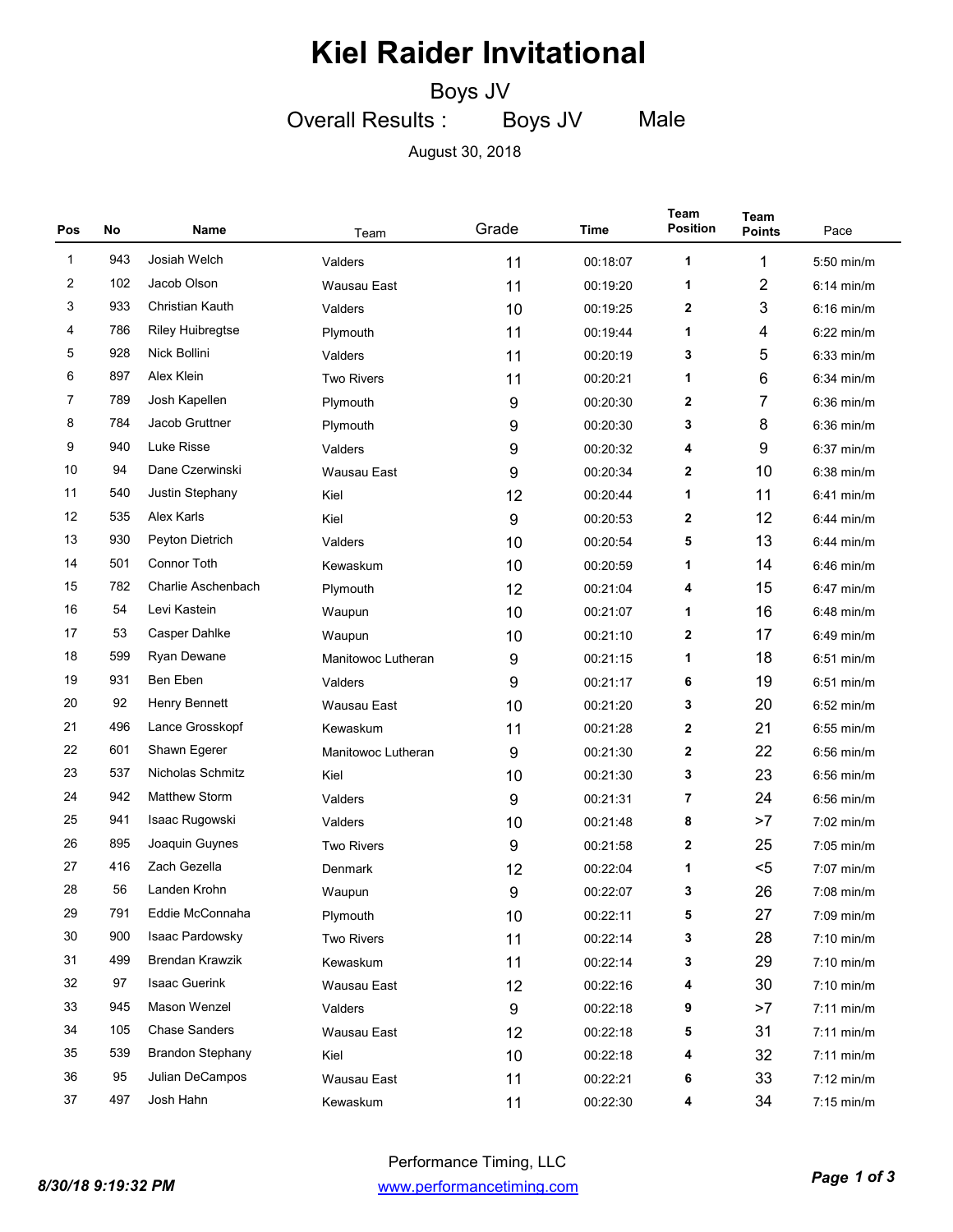Boys JV

Overall Results : Boys JV

Male

August 30, 2018

| Pos | No  | Name                    | Team                    | Grade | Time     | Team<br><b>Position</b> | Team<br><b>Points</b> | Pace         |
|-----|-----|-------------------------|-------------------------|-------|----------|-------------------------|-----------------------|--------------|
| 38  | 93  | Ethan Bjerke            | <b>Wausau East</b>      | 10    | 00:22:33 | 7                       | 35                    | $7:16$ min/m |
| 39  | 104 | lan Raddatz             | Wausau East             | 12    | 00:22:35 | 8                       | >7                    | $7:17$ min/m |
| 40  | 598 | Zach Cole               | Manitowoc Lutheran      | 11    | 00:22:36 | 3                       | 36                    | $7:17$ min/m |
| 41  | 498 | <b>Bryce Halverson</b>  | Kewaskum                | 11    | 00:22:42 | 5                       | 37                    | $7:19$ min/m |
| 42  | 946 | <b>Chase Wilker</b>     | Valders                 | 9     | 00:22:43 | 10                      | >7                    | $7:19$ min/m |
| 43  | 605 | <b>Ben Lukasek</b>      | Manitowoc Lutheran      | 9     | 00:22:46 | 4                       | 38                    | $7:20$ min/m |
| 44  | 103 | <b>Blake Raddatz</b>    | Wausau East             | 10    | 00:22:54 | 9                       | >7                    | $7:23$ min/m |
| 45  | 795 | Marco Surico            | Plymouth                | 12    | 00:23:04 | 6                       | 39                    | $7:26$ min/m |
| 46  | 107 | <b>Xander Williams</b>  | Wausau East             | 10    | 00:23:09 | 10                      | >7                    | $7:28$ min/m |
| 47  | 602 | <b>Ben Koeslin</b>      | Manitowoc Lutheran      | 12    | 00:23:11 | 5                       | 40                    | $7:29$ min/m |
| 48  | 604 | Nathaniel Luebke        | Manitowoc Lutheran      | 10    | 00:23:14 | 6                       | 41                    | $7:29$ min/m |
| 49  | 932 | Evan Kahlenberg         | Valders                 | 12    | 00:23:17 | 11                      | >7                    | $7:30$ min/m |
| 50  | 459 | Drew Loomis             | <b>Howards Grove</b>    | 9     | 00:23:19 | 1                       | $5$                   | $7:31$ min/m |
| 51  | 417 | Jacob Stern             | Denmark                 | 12    | 00:23:20 | $\mathbf{2}$            | $5$                   | $7:31$ min/m |
| 52  | 606 | Zach Raddatz            | Manitowoc Lutheran      | 10    | 00:23:20 | 7                       | 42                    | $7:31$ min/m |
| 53  | 536 | <b>Clayton Meyer</b>    | Kiel                    | 9     | 00:23:21 | 5                       | 43                    | $7:32$ min/m |
| 54  | 937 | Noah Oltmanns           | Valders                 | 11    | 00:23:32 | 12                      | >7                    | $7:35$ min/m |
| 55  | 794 | <b>Tobias Soerensen</b> | Plymouth                | 12    | 00:23:32 | 7                       | 44                    | $7:35$ min/m |
| 56  | 850 | Noah Verhasselt         | Roncalli                | 9     | 00:23:39 | 1                       | 45                    | $7:37$ min/m |
| 57  | 609 | Casey Stanzel           | Manitowoc Lutheran      | 9     | 00:23:41 | 8                       | >7                    | $7:38$ min/m |
| 58  | 603 | <b>Tyler Loberger</b>   | Manitowoc Lutheran      | 10    | 00:23:45 | 9                       | >7                    | $7:39$ min/m |
| 59  | 415 | Dominic Collard         | Denmark                 | 10    | 00:24:00 | 3                       | $5$                   | $7:44$ min/m |
| 60  | 852 | Max Winga               | Roncalli                | 11    | 00:24:01 | $\mathbf{2}$            | 46                    | $7:44$ min/m |
| 61  | 901 | Devin Wachowski         | <b>Two Rivers</b>       | 11    | 00:24:01 | 4                       | 47                    | $7:45$ min/m |
| 62  | 792 | <b>Jack Miller</b>      | Plymouth                | 11    | 00:24:15 | 8                       | >7                    | $7:49$ min/m |
| 63  | 845 | Ryan LeClair            | Roncalli                | 11    | 00:24:17 | 3                       | 48                    | $7:50$ min/m |
| 64  | 500 | Benjamin McChain        | Kewaskum                | 10    | 00:24:35 | 6                       | 49                    | $7:56$ min/m |
| 65  | 939 | Dawson Peterik          | Valders                 | 10    | 00:24:42 | 13                      | >7                    | 7:58 min/m   |
| 66  | 600 | Anton Doneff            | Manitowoc Lutheran      | 9     | 00:24:45 | 10                      | >7                    | 7:59 min/m   |
| 67  | 418 | Turner Watzka           | Denmark                 | 11    | 00:24:55 | 4                       | $5$                   | 8:02 min/m   |
| 68  | 849 | AJ Vaskuil              | Roncalli                | 11    | 00:25:02 | 4                       | 50                    | 8:04 min/m   |
| 69  | 870 | Hyeonyu Kim             | Saint Lawrence Seminary | 11    | 00:25:04 | 1                       | 51                    | 8:05 min/m   |
| 70  | 538 | Dylan Sexton            | Kiel                    | 11    | 00:25:12 | 6                       | 52                    | 8:07 min/m   |
| 71  | 534 | Isaac Herr              | Kiel                    | 9     | 00:25:16 | $\overline{7}$          | 53                    | 8:09 min/m   |
| 72  | 106 | Parker Seils            | Wausau East             | 10    | 00:25:18 | 11                      | >7                    | 8:09 min/m   |
| 73  | 938 | Sean Pankratz           | Valders                 | 11    | 00:25:24 | 14                      | >7                    | $8:11$ min/m |
| 74  | 98  | Ross Hobson             | Wausau East             | 9     | 00:25:25 | 12                      | >7                    | 8:12 min/m   |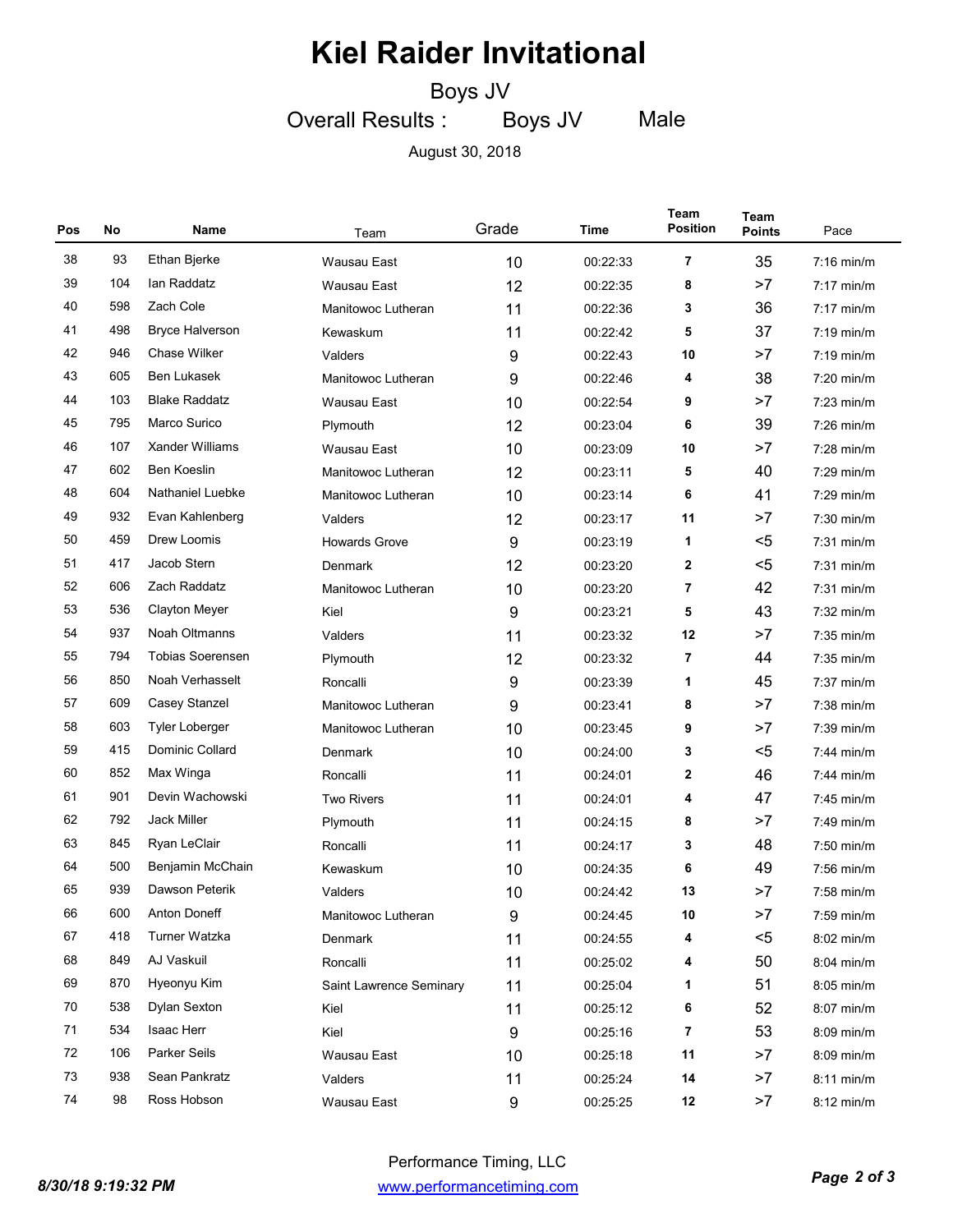Boys JV

Overall Results : Boys JV

Male

August 30, 2018

| Pos | No  | Name                  | Team                    | Grade | Time     | Team<br><b>Position</b> | Team<br><b>Points</b> | Pace          |
|-----|-----|-----------------------|-------------------------|-------|----------|-------------------------|-----------------------|---------------|
| 75  | 929 | <b>Ethan Bratz</b>    | Valders                 | 9     | 00:25:25 | 15                      | >7                    | $8:12$ min/m  |
| 76  | 793 | <b>Matt Morris</b>    | Plymouth                | 10    | 00:25:30 | 9                       | >7                    | $8:13$ min/m  |
| 77  | 935 | Cody Larson           | Valders                 | 10    | 00:25:31 | 16                      | >7                    | $8:13$ min/m  |
| 78  | 99  | Nathan John           | <b>Wausau East</b>      | 11    | 00:25:32 | 13                      | >7                    | $8:14$ min/m  |
| 79  | 843 | Juius Curyto          | Roncalli                | 11    | 00:25:34 | 5                       | 54                    | $8:15$ min/m  |
| 80  | 877 | Dong Yoo              | Saint Lawrence Seminary | 11    | 00:26:16 | $\mathbf{2}$            | 55                    | $8:28$ min/m  |
| 81  | 874 | <b>Emanuel Pizana</b> | Saint Lawrence Seminary | 10    | 00:26:18 | 3                       | 56                    | $8:29$ min/m  |
| 82  | 460 | <b>Charlie Marten</b> | <b>Howards Grove</b>    | 9     | 00:26:20 | $\mathbf 2$             | <5                    | $8:29$ min/m  |
| 83  | 52  | Johnny Casey          | Waupun                  | 10    | 00:26:25 | 4                       | 57                    | $8:31$ min/m  |
| 84  | 944 | Sam Welch             | Valders                 | 9     | 00:26:26 | 17                      | >7                    | $8:31$ min/m  |
| 85  | 55  | <b>Skyler Kratz</b>   | Waupun                  | 9     | 00:26:35 | 5                       | 58                    | 8:34 min/m    |
| 86  | 867 | Gabriel Aidoo         | Saint Lawrence Seminary | 11    | 00:26:37 | 4                       | 59                    | $8:35$ min/m  |
| 87  | 788 | Gabe Kalleward        | Plymouth                | 10    | 00:26:37 | 10                      | >7                    | $8:35$ min/m  |
| 88  | 872 | Daniel McTigue        | Saint Lawrence Seminary | 12    | 00:26:44 | 5                       | 60                    | $8:37$ min/m  |
| 89  | 868 | Vicente Hernandez     | Saint Lawrence Seminary | 10    | 00:26:48 | 6                       | 61                    | 8:38 min/m    |
| 90  | 96  | Carter Grimm          | Wausau East             | 9     | 00:26:53 | 14                      | >7                    | $8:40$ min/m  |
| 91  | 876 | <b>Andrew Tran</b>    | Saint Lawrence Seminary | 10    | 00:27:15 | $\overline{7}$          | 62                    | 8:47 min/m    |
| 92  | 869 | Kevin Herrera         | Saint Lawrence Seminary | 9     | 00:27:37 | 8                       | >7                    | $8:54$ min/m  |
| 93  | 51  | <b>Braeden Bruene</b> | Waupun                  | 11    | 00:27:52 | 6                       | 63                    | 8:59 min/m    |
| 94  | 894 | Kaiden Bradl          | <b>Two Rivers</b>       | 9     | 00:28:13 | 5                       | 64                    | $9:06$ min/m  |
| 95  | 899 | <b>Garrett Pagel</b>  | <b>Two Rivers</b>       | 9     | 00:29:15 | 6                       | 65                    | $9:26$ min/m  |
| 96  | 927 | <b>Brady Bodart</b>   | Valders                 | 9     | 00:29:32 | 18                      | >7                    | $9:31$ min/m  |
| 97  | 871 | Kenny Krause          | Saint Lawrence Seminary | 11    | 00:30:40 | 9                       | >7                    | $9:53$ min/m  |
| 98  | 936 | Nathan Leonhard       | Valders                 | 12    | 00:31:02 | 19                      | >7                    | 10:00 min/m   |
| 99  | 846 | Liam McTigue          | Roncalli                | 9     | 00:31:04 | 6                       | 66                    | 10:01 min/m   |
| 100 | 17  | Aiden Strand          | Washington County Homes | 12    | 00:32:17 | 1                       | $5$                   | 10:24 min/m   |
| 101 | 851 | Nick Welecka          | Roncalli                | 10    | 00:32:21 | $\overline{7}$          | 67                    | 10:26 min/m   |
| 102 | 607 | <b>Bryce Schaefer</b> | Manitowoc Lutheran      | 10    | 00:32:43 | 11                      | >7                    | 10:33 min/m   |
| 103 | 729 | Caden Mueller         | Oostburg                | 9     | 00:32:56 | 1                       | $5$                   | 10:37 min/m   |
| 104 | 934 | Sam Krueger           | Valders                 | 9     | 00:34:27 | 20                      | >7                    | 11:06 min/m   |
| 105 | 873 | Canon Ozwongu         | Saint Lawrence Seminary | 9     | 00:34:43 | 10                      | >7                    | $11:12$ min/m |
| 106 | 781 | Albino Anzures        | Plymouth                | 10    | 00:35:48 | 11                      | >7                    | $11:33$ min/m |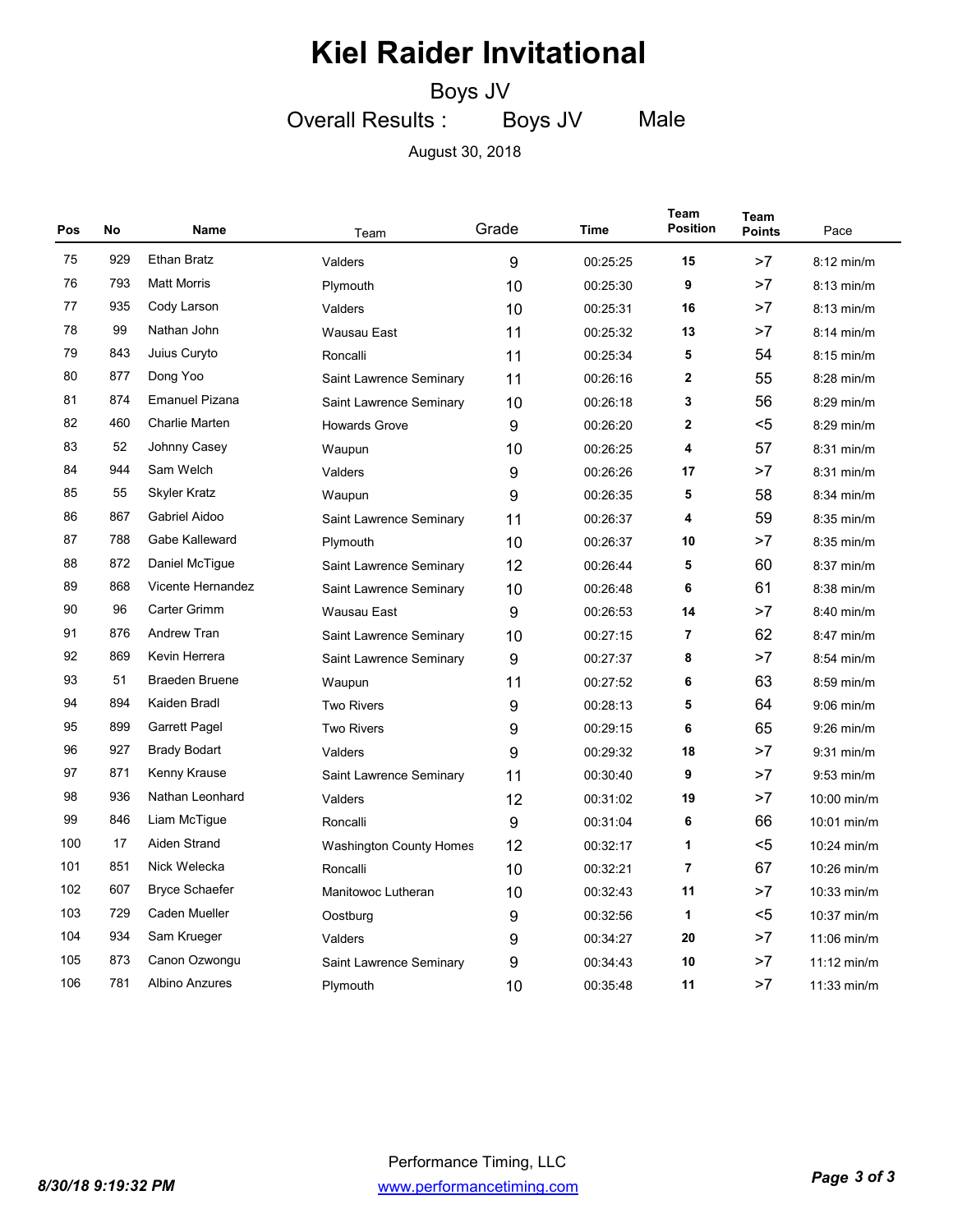#### **Team Results Boys** JV

|    | Team name: <b>Valders</b>   |         |                        | Team result: <b>31</b> | Team Pos: <b>1</b> |
|----|-----------------------------|---------|------------------------|------------------------|--------------------|
|    | <b>Team Pos Overall Pos</b> | Race No | <b>Name</b>            | <b>Finish Time</b>     | <b>Team Points</b> |
|    |                             | 943     | Josiah Welch           | 00:18:07               |                    |
| 2  | 3                           | 933     | <b>Christian Kauth</b> | 00:19:25               | 3                  |
| 3  | 5                           | 928     | Nick Bollini           | 00:20:19               | 5                  |
| 4  | 9                           | 940     | Luke Risse             | 00:20:32               | 9                  |
| 5  | 13                          | 930     | Peyton Dietrich        | 00:20:54               | 13                 |
| 6  | 19                          | 931     | Ben Eben               | 00:21:17               | 19                 |
|    | 24                          | 942     | <b>Matthew Storm</b>   | 00:21:31               | 24                 |
| 8  | 25                          | 941     | Isaac Rugowski         | 00:21:48               | >7                 |
| 9  | 33                          | 945     | Mason Wenzel           | 00:22:18               | >7                 |
| 10 | 42                          | 946     | Chase Wilker           | 00:22:43               | >7                 |
| 11 | 49                          | 932     | Evan Kahlenberg        | 00:23:17               | >7                 |
| 12 | 54                          | 937     | Noah Oltmanns          | 00:23:32               | >7                 |
| 13 | 65                          | 939     | Dawson Peterik         | 00:24:42               | >7                 |
| 14 | 73                          | 938     | Sean Pankratz          | 00:25:24               | >7                 |
| 15 | 75                          | 929     | Ethan Bratz            | 00:25:25               | >7                 |
| 16 | 77                          | 935     | Cody Larson            | 00:25:31               | >7                 |
| 17 | 84                          | 944     | Sam Welch              | 00:26:26               | >7                 |
| 18 | 96                          | 927     | <b>Brady Bodart</b>    | 00:29:32               | >7                 |
| 19 | 98                          | 936     | Nathan Leonhard        | 00:31:02               | >7                 |
| 20 | 104                         | 934     | Sam Krueger            | 00:34:27               | >7                 |

|    | Team name: Plymouth         |         |                         | Team result:61     | Team Pos:2         |
|----|-----------------------------|---------|-------------------------|--------------------|--------------------|
|    | <b>Team Pos Overall Pos</b> | Race No | <b>Name</b>             | <b>Finish Time</b> | <b>Team Points</b> |
|    | 4                           | 786     | <b>Riley Huibregtse</b> | 00:19:44           | 4                  |
|    |                             | 789     | Josh Kapellen           | 00:20:30           |                    |
| 3  | 8                           | 784     | Jacob Gruttner          | 00:20:30           | 8                  |
| 4  | 15                          | 782     | Charlie Aschenbach      | 00:21:04           | 15                 |
| 5  | 29                          | 791     | Eddie McConnaha         | 00:22:11           | 27                 |
| 6  | 45                          | 795     | Marco Surico            | 00:23:04           | 39                 |
|    | 55                          | 794     | <b>Tobias Soerensen</b> | 00:23:32           | 44                 |
| 8  | 62                          | 792     | Jack Miller             | 00:24:15           | >7                 |
| 9  | 76                          | 793     | <b>Matt Morris</b>      | 00:25:30           | >7                 |
| 10 | 87                          | 788     | Gabe Kalleward          | 00:26:37           | >7                 |
| 11 | 106                         | 781     | Albino Anzures          | 00:35:48           | >7                 |

| Team name: _ |                             | <b>Wausau East</b> |                      | Team result:93     | Team Pos:3         |
|--------------|-----------------------------|--------------------|----------------------|--------------------|--------------------|
|              | <b>Team Pos Overall Pos</b> | Race No            | <b>Name</b>          | <b>Finish Time</b> | <b>Team Points</b> |
|              | 2                           | 102                | Jacob Olson          | 00:19:20           | 2                  |
| 2            | 10                          | 94                 | Dane Czerwinski      | 00:20:34           | 10                 |
| 3            | 20                          | 92                 | Henry Bennett        | 00:21:20           | 20                 |
| 4            | 32                          | 97                 | <b>Isaac Guerink</b> | 00:22:16           | 30                 |
| 5            | 34                          | 105                | <b>Chase Sanders</b> | 00:22:18           | 31                 |
| 6            | 36                          | 95                 | Julian DeCampos      | 00:22:21           | 33                 |
|              | 38                          | 93                 | Ethan Bjerke         | 00:22:33           | 35                 |
| 8            | 39                          | 104                | lan Raddatz          | 00:22:35           | >7                 |
| 9            | 44                          | 103                | <b>Blake Raddatz</b> | 00:22:54           | >7                 |
| 10           | 46                          | 107                | Xander Williams      | 00:23:09           | >7                 |
| 11           | 72                          | 106                | Parker Seils         | 00:25:18           | >7                 |
| 12           | 74                          | 98                 | Ross Hobson          | 00:25:25           | >7                 |
| 13           | 78                          | 99                 | Nathan John          | 00:25:32           | >7                 |
| 14           | 90                          | 96                 | <b>Carter Grimm</b>  | 00:26:53           | >7                 |

| Team name: Kiel             |         |             | Team result: <b>121</b> | Team Pos:4         |  |
|-----------------------------|---------|-------------|-------------------------|--------------------|--|
| <b>Team Pos Overall Pos</b> | Race No | <b>Name</b> | <b>Finish Time</b>      | <b>Team Points</b> |  |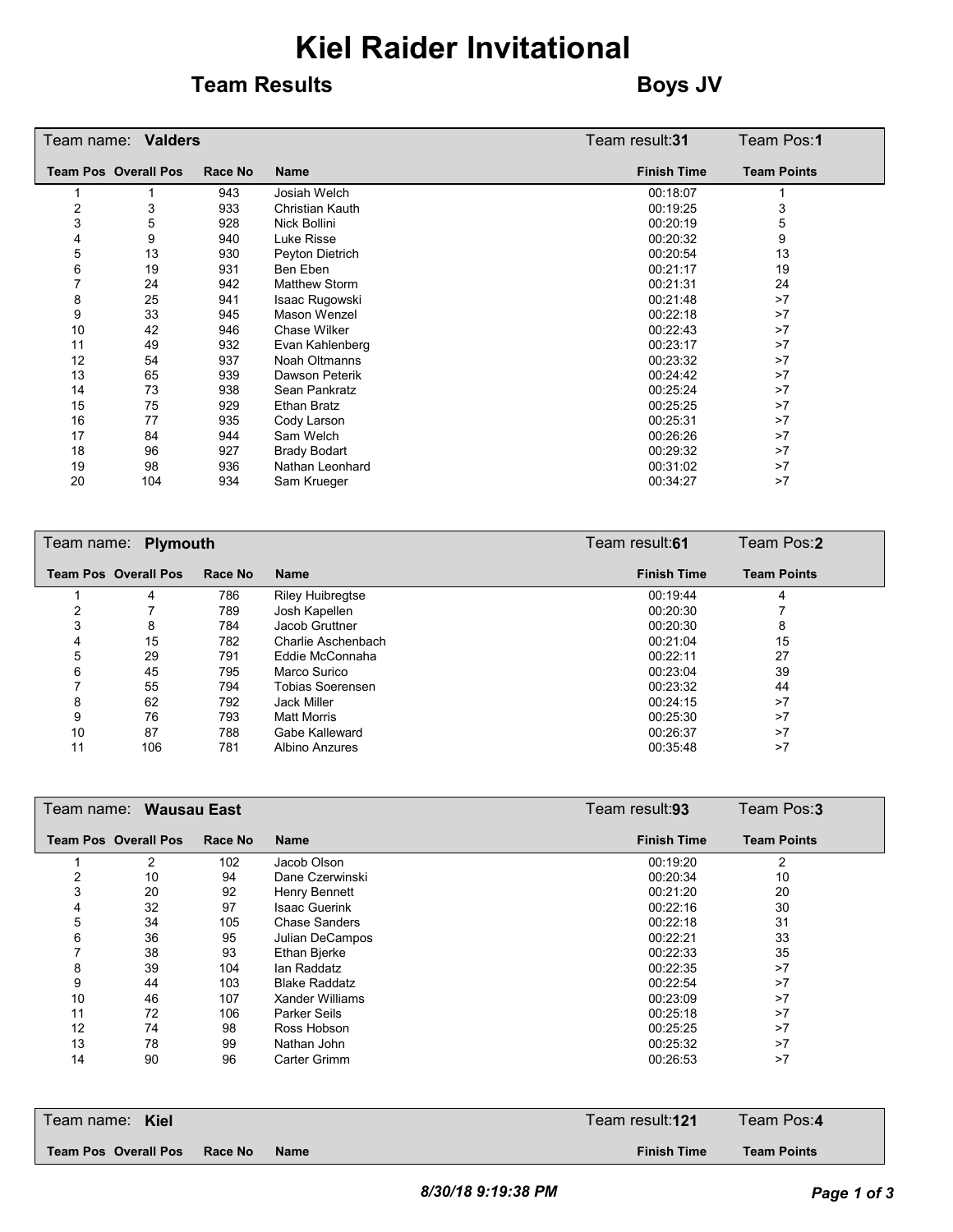|   | Team name: Kiel             |         |                         | Team result:121    | Team Pos:4         |  |
|---|-----------------------------|---------|-------------------------|--------------------|--------------------|--|
|   | <b>Team Pos Overall Pos</b> | Race No | <b>Name</b>             | <b>Finish Time</b> | <b>Team Points</b> |  |
|   | 11                          | 540     | Justin Stephany         | 00:20:44           | 11                 |  |
|   | 12                          | 535     | Alex Karls              | 00:20:53           | 12                 |  |
| 3 | 23                          | 537     | Nicholas Schmitz        | 00:21:30           | 23                 |  |
| 4 | 35                          | 539     | <b>Brandon Stephany</b> | 00:22:18           | 32                 |  |
| 5 | 53                          | 536     | Clayton Meyer           | 00:23:21           | 43                 |  |
| 6 | 70                          | 538     | Dylan Sexton            | 00:25:12           | 52                 |  |
|   | 71                          | 534     | <b>Isaac Herr</b>       | 00:25:16           | 53                 |  |

|   | Team name: Kewaskum         |         |                        | Team result: <b>135</b> | Team Pos:5         |
|---|-----------------------------|---------|------------------------|-------------------------|--------------------|
|   | <b>Team Pos Overall Pos</b> | Race No | <b>Name</b>            | <b>Finish Time</b>      | <b>Team Points</b> |
|   | 14                          | 501     | Connor Toth            | 00:20:59                | 14                 |
|   | 21                          | 496     | Lance Grosskopf        | 00:21:28                | 21                 |
|   | 31                          | 499     | <b>Brendan Krawzik</b> | 00:22:14                | 29                 |
| 4 | 37                          | 497     | Josh Hahn              | 00:22:30                | 34                 |
| 5 | 41                          | 498     | <b>Bryce Halverson</b> | 00:22:42                | 37                 |
| 6 | 64                          | 500     | Benjamin McChain       | 00:24:35                | 49                 |

|    | Team name:   Manitowoc Lutheran |         |                       | Team result: <b>154</b> | Team Pos:6         |
|----|---------------------------------|---------|-----------------------|-------------------------|--------------------|
|    | <b>Team Pos Overall Pos</b>     | Race No | <b>Name</b>           | <b>Finish Time</b>      | <b>Team Points</b> |
|    | 18                              | 599     | <b>Ryan Dewane</b>    | 00:21:15                | 18                 |
|    | 22                              | 601     | Shawn Egerer          | 00:21:30                | 22                 |
|    | 40                              | 598     | Zach Cole             | 00:22:36                | 36                 |
| 4  | 43                              | 605     | Ben Lukasek           | 00:22:46                | 38                 |
| 5  | 47                              | 602     | Ben Koeslin           | 00:23:11                | 40                 |
| 6  | 48                              | 604     | Nathaniel Luebke      | 00:23:14                | 41                 |
|    | 52                              | 606     | Zach Raddatz          | 00:23:20                | 42                 |
| 8  | 57                              | 609     | Casey Stanzel         | 00:23:41                | >7                 |
| 9  | 58                              | 603     | <b>Tyler Loberger</b> | 00:23:45                | >7                 |
| 10 | 66                              | 600     | Anton Doneff          | 00:24:45                | >7                 |
| 11 | 102                             | 607     | <b>Bryce Schaefer</b> | 00:32:43                | >7                 |

|   | Team name: Two Rivers       |         |                      | Team result: <b>170</b> | Team Pos:7         |
|---|-----------------------------|---------|----------------------|-------------------------|--------------------|
|   | <b>Team Pos Overall Pos</b> | Race No | <b>Name</b>          | <b>Finish Time</b>      | <b>Team Points</b> |
|   | 6                           | 897     | Alex Klein           | 00:20:21                | 6                  |
|   | 26                          | 895     | Joaquin Guynes       | 00:21:58                | 25                 |
|   | 30                          | 900     | Isaac Pardowsky      | 00:22:14                | 28                 |
| 4 | 61                          | 901     | Devin Wachowski      | 00:24:01                | 47                 |
| 5 | 94                          | 894     | Kaiden Bradl         | 00:28:13                | 64                 |
| 6 | 95                          | 899     | <b>Garrett Pagel</b> | 00:29:15                | 65                 |

| Team name: Waupun |                             |         |                       | Team Pos:8<br>Team result:174 |                    |  |
|-------------------|-----------------------------|---------|-----------------------|-------------------------------|--------------------|--|
|                   | <b>Team Pos Overall Pos</b> | Race No | <b>Name</b>           | <b>Finish Time</b>            | <b>Team Points</b> |  |
|                   | 16                          | 54      | Levi Kastein          | 00:21:07                      | 16                 |  |
| ົ                 | 17                          | 53      | Casper Dahlke         | 00:21:10                      | 17                 |  |
| 3                 | 28                          | 56      | Landen Krohn          | 00:22:07                      | 26                 |  |
| 4                 | 83                          | 52      | Johnny Casey          | 00:26:25                      | 57                 |  |
| 5                 | 85                          | 55      | Skyler Kratz          | 00:26:35                      | 58                 |  |
| 6                 | 93                          | 51      | <b>Braeden Bruene</b> | 00:27:52                      | 63                 |  |

| l Team name: <b>Roncalli</b>            | Team result: <b>243</b> | Team Pos: <b>9</b> |
|-----------------------------------------|-------------------------|--------------------|
| Team Pos Overall Pos<br>Race No<br>Name | <b>Finish Time</b>      | <b>Team Points</b> |